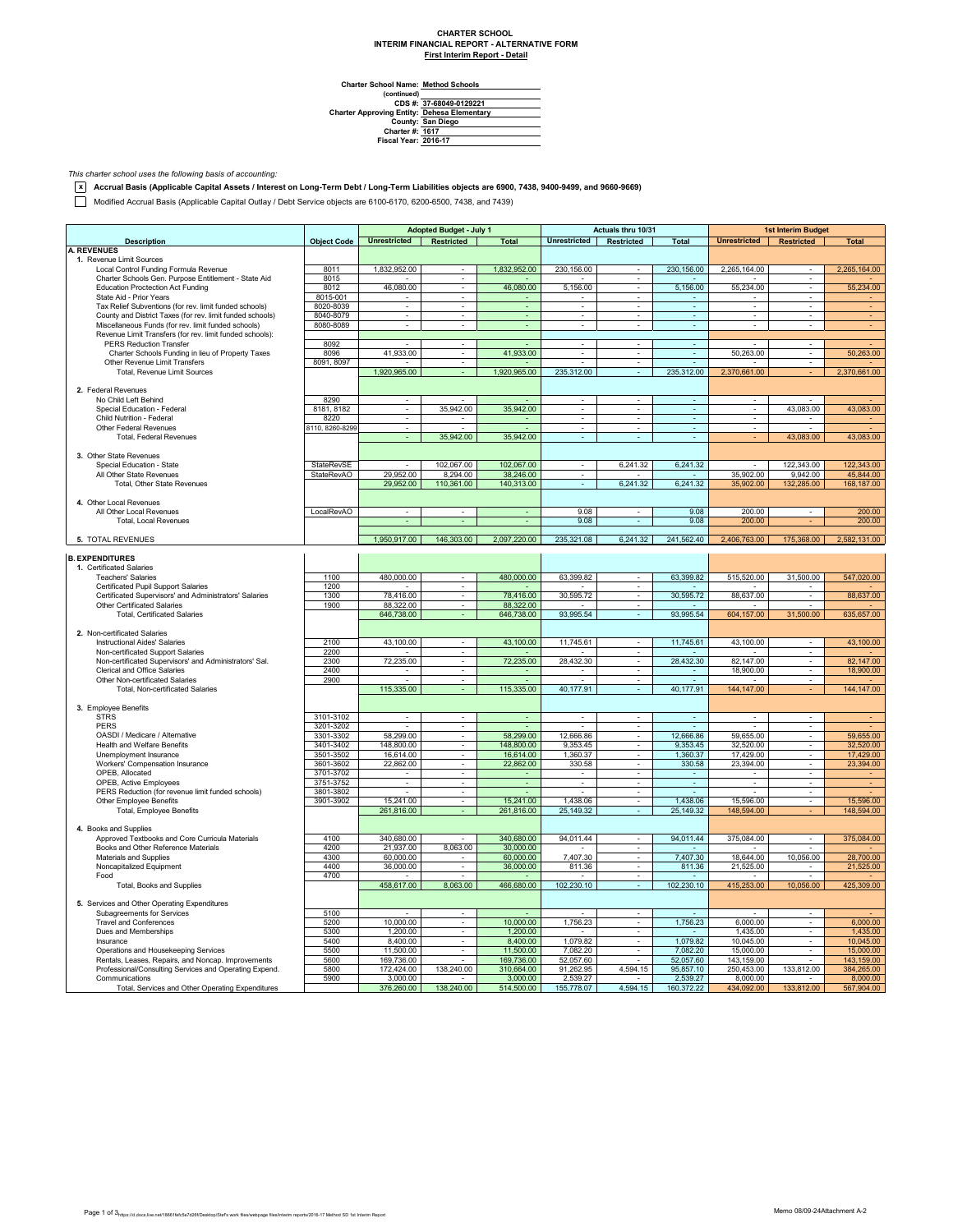## **CHARTER SCHOOL INTERIM FINANCIAL REPORT - ALTERNATIVE FORM First Interim Report - Detail**

**Method Schools**

Charter School Name<br>
(continued)<br>
CDS #:<br>
Charter Approving Entity:<br>
County:<br>
Charter #:<br>
Fiscal Year: **San Diego 1617 2016-17 37-68049-0129221 Dehesa Elementary**

*This charter school uses the following basis of accounting:*

**x Accrual Basis (Applicable Capital Assets / Interest on Long-Term Debt / Long-Term Liabilities objects are 6900, 7438, 9400-9499, and 9660-9669)**

Modified Accrual Basis (Applicable Capital Outlay / Debt Service objects are 6100-6170, 6200-6500, 7438, and 7439)

|                                                                     |                    | <b>Adopted Budget - July 1</b> |                          | Actuals thru 10/31 |                          |                          | <b>1st Interim Budget</b> |                          |                   |                          |
|---------------------------------------------------------------------|--------------------|--------------------------------|--------------------------|--------------------|--------------------------|--------------------------|---------------------------|--------------------------|-------------------|--------------------------|
| <b>Description</b>                                                  | <b>Object Code</b> | <b>Unrestricted</b>            | <b>Restricted</b>        | <b>Total</b>       | <b>Unrestricted</b>      | <b>Restricted</b>        | <b>Total</b>              | <b>Unrestricted</b>      | <b>Restricted</b> | <b>Total</b>             |
| 6. Capital Outlay (Objects 6100-6170, 6200-6500 for modified accrua |                    |                                |                          |                    |                          |                          |                           |                          |                   |                          |
| Land and Land Improvements                                          | 6100-6170          | ×.                             | $\sim$                   | $\sim$             | $\sim$                   | $\sim$                   | $\sim$                    | $\sim$                   | $\mathbf{r}$      | $\sim$                   |
| Buildings and Improvements of Buildings                             | 6200               | $\sim$                         | $\overline{\phantom{a}}$ | ÷.                 | $\blacksquare$           | $\overline{\phantom{a}}$ | $\omega$                  | $\sim$                   | ÷.                | $\sim$                   |
| Books and Media for New School Libraries or Major                   |                    |                                |                          |                    |                          |                          |                           |                          |                   |                          |
| Expansion of School Libraries                                       | 6300               | ×.                             | $\sim$                   | ÷.                 | $\sim$                   | ×.                       | $\sim$                    | $\sim$                   | ÷                 | $\sim$                   |
| Equipment                                                           | 6400               | $\sim$                         | $\sim$                   | ÷.                 | $\blacksquare$           | $\sim$                   | $\sim$                    | $\blacksquare$           | ٠                 | $\sim$                   |
| <b>Equipment Replacement</b>                                        | 6500               | $\blacksquare$                 | $\sim$                   | $\sim$             | $\sim$                   | $\sim$                   | $\sim$                    | $\sim$                   | $\sim$            | $\sim$                   |
| Depreciation Expense (for full accrual only)                        | 6900               | ÷                              | $\sim$                   | ٠                  | $\sim$                   | $\sim$                   | $\sim$                    | $\sim$                   | ٠                 | $\sim$                   |
| Total, Capital Outlay                                               |                    | ÷                              |                          | ÷.                 | $\overline{a}$           | $\sim$                   | ×.                        | ٠                        |                   | $\sim$                   |
|                                                                     |                    |                                |                          |                    |                          |                          |                           |                          |                   |                          |
| 7. Other Outgo                                                      |                    |                                |                          |                    |                          |                          |                           |                          |                   |                          |
| Tuition to Other Schools                                            | 7110-7143          | ٠                              | $\sim$                   | $\blacksquare$     | $\blacksquare$           | $\sim$                   | $\sim$                    | $\sim$                   | ÷,                | $\sim$                   |
| Transfers of Pass-through Revenues to Other LEAs                    | 7211-7213          | $\sim$                         | $\sim$                   | $\sim$             | $\sim$                   | $\sim$                   | $\sim$                    | $\sim$                   | ÷                 | $\sim$                   |
| Transfers of Apportionments to Other LEAs - Spec. Ed.               | 7221-7223SE        | ×.                             | $\sim$                   | $\sim$             | $\sim$                   | $\sim$                   | $\sim$                    | $\overline{\phantom{a}}$ | з.                | $\sim$                   |
| Transfers of Apportionments to Other LEAs - All Other               | 7221-7223AO        | ×.                             | $\sim$                   | $\blacksquare$     | ä,                       | $\sim$                   | $\omega$                  | $\sim$                   | ×,                | $\sim$                   |
| All Other Transfers                                                 | 7281-7299          | ÷                              | $\sim$                   | ÷.                 | ÷.                       | ÷                        | $\sim$                    | $\sim$                   | $\sim$            | $\sim$                   |
| <b>Indirect Costs</b>                                               | 7350               | $\sim$                         | $\sim$                   | $\sim$             | $\overline{a}$           | $\sim$                   | $\sim$                    | $\sim$                   | ٠                 | $\overline{\phantom{a}}$ |
| Debt Service:                                                       |                    |                                |                          |                    |                          |                          |                           |                          |                   |                          |
| Interest                                                            | 7438               | $\sim$                         | $\sim$                   | $\sim$             | 535.44                   | $\sim$                   | 535.44                    | 15.743.00                | $\sim$            | 15,743.00                |
| Principal                                                           | 7439               | $\sim$                         | $\sim$                   | $\sim$             |                          | $\sim$                   | $\sim$                    |                          | ٠                 |                          |
| Total, Other Outgo                                                  |                    | ÷                              | ÷                        | ÷.                 | 535.44                   | ÷.                       | 535.44                    | 15,743.00                | ÷                 | 15,743.00                |
|                                                                     |                    |                                |                          |                    |                          |                          |                           |                          |                   |                          |
| 8. TOTAL EXPENDITURES                                               |                    | 1.858.766.00                   | 146,303.00               | 2.005.069.00       | 417,866.38               | 4.594.15                 | 422.460.53                | 1.761.986.00             | 175,368.00        | 1.937.354.00             |
|                                                                     |                    |                                |                          |                    |                          |                          |                           |                          |                   |                          |
| C. EXCESS (DEFICIENCY) OF REVENUES OVER EXPEND.                     |                    |                                |                          |                    |                          |                          |                           |                          |                   |                          |
| BEFORE OTHER FINANCING SOURCES AND USES (A5-B8)                     |                    | 92,151.00                      |                          | 92,151.00          | (182, 545.30)            | 1,647.17                 | (180, 898.13)             | 644,777.00               |                   | 644,777.00               |
|                                                                     |                    |                                |                          |                    |                          |                          |                           |                          |                   |                          |
| <b>D. OTHER FINANCING SOURCES / USES</b>                            |                    |                                |                          |                    |                          |                          |                           |                          |                   |                          |
| 1. Other Sources                                                    | 8930-8979          | $\sim$                         | $\sim$                   | $\sim$             | $\sim$                   | $\sim$                   | $\sim$                    | $\sim$                   | ÷                 | $\sim$                   |
| 2. Less: Other Uses                                                 | 7630-7699          | $\blacksquare$                 | $\sim$                   | ÷                  | ÷                        | $\overline{\phantom{a}}$ | $\mathcal{L}$             | ÷.                       | ä,                | $\sim$                   |
| 3. Contributions Between Unrestricted and Restricted Accounts       |                    |                                |                          |                    |                          |                          |                           |                          |                   |                          |
| (must net to zero)                                                  | 8980-8999          | ÷                              | $\sim$                   | $\sim$             | ÷.                       | $\sim$                   | $\sim$                    | $\sim$                   | $\sim$            | $\sim$                   |
|                                                                     |                    |                                |                          |                    |                          |                          |                           |                          |                   |                          |
| 4. TOTAL OTHER FINANCING SOURCES / USES                             |                    | $\overline{\phantom{a}}$       | $\sim$                   | $\sim$             | $\sim$                   | $\sim$                   | $\sim$                    |                          | ÷                 | $\sim$                   |
|                                                                     |                    |                                |                          |                    |                          |                          |                           |                          |                   |                          |
| E. NET INCREASE (DECREASE) IN FUND BALANCE (C + D4)                 |                    | 92,151.00                      |                          | 92.151.00          | (182.545.30)             | 1.647.17                 | (180, 898.13)             | 644,777,00               |                   | 644,777,00               |
|                                                                     |                    |                                |                          |                    |                          |                          |                           |                          |                   |                          |
| F. FUND BALANCE, RESERVES                                           |                    |                                |                          |                    |                          |                          |                           |                          |                   |                          |
| 1. Beginning Fund Balance                                           |                    |                                |                          |                    |                          |                          |                           |                          |                   |                          |
| a. As of July 1                                                     | 9791               | (7, 377.05)                    | $\sim$                   | (7, 377.05)        | (7.377.05)               | $\sim$                   | (7, 377.05)               | (7, 377.05)              | $\sim$            | (7, 377.05)              |
| b. Adjustments to Beginning Balance                                 | 9793, 9795         |                                | $\sim$                   |                    |                          | ÷                        |                           |                          | ä,                |                          |
| c. Adjusted Beginning Balance                                       |                    | (7,377.05)                     | $\sim$                   | (7, 377.05)        | (7, 377.05)              | $\sim$                   | (7, 377.05)               | (7, 377.05)              | $\sim$            | (7, 377.05)              |
| 2. Ending Fund Balance, June 30 (E + F.1.c.)                        |                    | 84.773.95                      | $\sim$                   | 84,773.95          | (189.922.35)             | 1.647.17                 | (188.275.18)              | 637.399.95               |                   | 637.399.95               |
|                                                                     |                    |                                |                          |                    |                          |                          |                           |                          |                   |                          |
| Components of Ending Fund Balance (Optional):                       |                    |                                |                          |                    |                          |                          |                           |                          |                   |                          |
| Reserve for Revolving Cash (equals object 9130)                     | 9711               | ×.                             | $\sim$                   | $\omega$           | $\sim$                   | ×.                       | $\sim$                    | $\sim$                   | ÷                 | $\sim$                   |
| Reserve for Stores (equals object 9320)                             | 9712               | $\sim$                         | $\overline{\phantom{a}}$ | ÷                  | $\overline{\phantom{a}}$ | $\overline{\phantom{a}}$ | $\overline{\phantom{a}}$  | $\sim$                   | ÷.                | ÷                        |
| Reserve for Prepaid Expenditures (equals object 9330)               | 9713               | $\overline{\phantom{a}}$       | $\sim$                   | $\sim$             | $\overline{\phantom{a}}$ | $\overline{\phantom{a}}$ | $\sim$                    | $\sim$                   | $\sim$            | $\sim$                   |
| Reserve for All Others                                              | 9719               | ×.                             | $\sim$                   | $\sim$             | $\sim$                   | $\sim$                   | $\sim$                    | $\sim$                   | $\sim$            | $\sim$                   |
| <b>General Reserve</b>                                              | 9730               | $\sim$                         | $\sim$                   | ä,                 | $\overline{\phantom{a}}$ | $\sim$                   | $\sim$                    | $\sim$                   | ٠                 | $\sim$                   |
| <b>Legally Restricted Balance</b>                                   | 9740               | $\sim$                         | $\sim$                   | $\sim$             | $\sim$                   | $\sim$                   | $\sim$                    | $\sim$                   | $\sim$            | $\sim$                   |
| Designated for Economic Uncertainties                               | 9770               | $\sim$                         | $\sim$                   | $\sim$             | $\overline{\phantom{a}}$ | $\sim$                   | $\sim$                    | $\overline{\phantom{a}}$ | ٠                 | $\sim$                   |
| <b>Other Designations</b>                                           | 9775, 9780         | ÷.                             | $\sim$                   |                    | $\overline{a}$           |                          | $\sim$                    |                          | ÷                 |                          |
| Undesignated / Unappropriated Amount                                | 9790               | 84,773.95                      | $\sim$                   | 84,773.95          | (189, 922.35)            | 1.647.17                 | (188, 275.18)             | 637.399.95               | ÷                 | 637,399.95               |